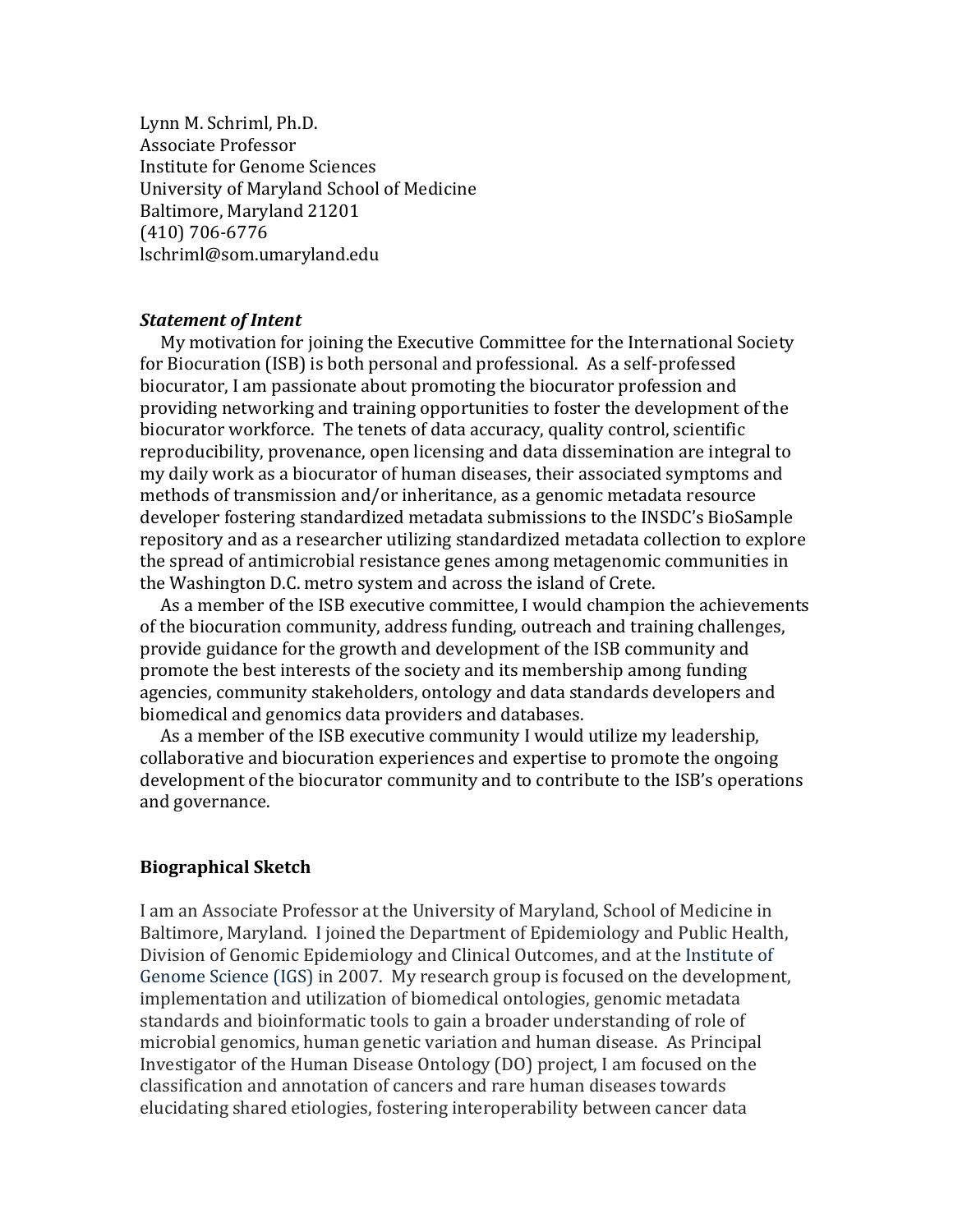repositories and facilitating identification of connections between common and rare diseases towards drug repurposing and determination of personalized treatment types. The DO project is actively engaged in representing and standardizing human diseases associated with animal models within and among the Model Organism databases. 

As Principal Investigator of the Alfred P. Sloan Foundation funded Built Environment MIxS-BE Metadata project, I lead a team of engineers, architects and microbial ecologists. We have developed a novel metadata standard, MIxS-BE to enable researchers to collect and deposit standard metadata in order to examine the role of the built environment on microbial communities within hospitals, homes, subways and schools.

I joined the Genomic Standards Consortium (GSC) as a metadata standards developer in 2005. I became a GSC board member in 2009, served as GSC Treasurer from 2010 to 2015 and currently serve in my second term as GSC President and GSC Board Chairman, where I guide growth and development of the consortium, foster community outreach and coordinate the organization of our yearly conference with local hosts.

Following my postdoctoral research at the National Cancer Institute - Frederick Cancer Research and Development Center conducting HIV-related CCR5 delta 32 population studies and characterizing mouse ABC-transporters, I transitioned to the field of bioinformatics joining NCBI for six years, where as a Staff Scientist I developed resources and bioinformatics tools for the model organism genome projects prior to joining the Institute for Genome Research (TIGR) in 2005 to develop the microbial surveillance Gemina project for the Department of Homeland Security.

Complete a *Conflict of Interests* statement describing any activities, memberships of other associations, editorial positions on journals, etc.

Related to my activities, memberships and other associations, as outlined below, I do not believe that I have any conflicts of interest with regards to ISB Executive Committee membership.

### **Activities**

### **(1) Ontology development, collaborative projects:**

Human Disease Ontology, Symptom Ontology, Transmission Process Ontology These activities involve collaborative development and development over the past 10 years including DO's integration in the Wikidata project with Andrew Su and Ben Good, harmonization of human diseases with MGD and RGD, providing standardized disease terms to database resources (e.g. Google, FlyBase, WormBase, ZFIN, Reactome, Immune Epitope Database, the Jackson Laboratory for Genomic Medicine (cancer variant annotation), the Clinical Interpretations of Variants in Cancer (CIViC) project at the McDonnell Genome Institute at Washington University at St. Louis, OMIM), ontology developers (e.g. Human Phenotype Ontology, Protein Ontology, Experimental Factor Ontology, United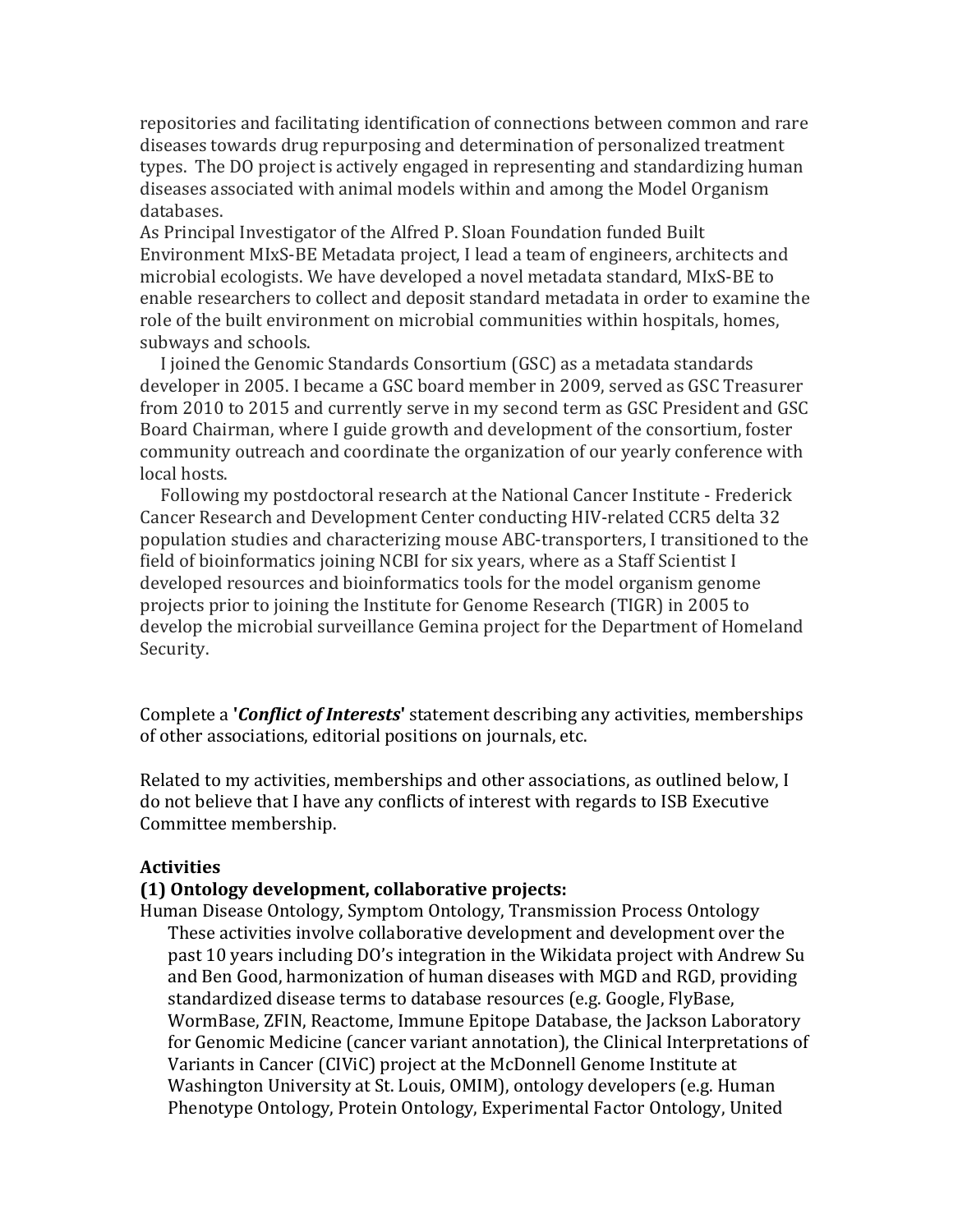National Environmental Programme (UNEP) Strategic Development Goals (SDG) Ontology), researchers (e.g. Raja Mazumder, George Washington University, pancancer analysis) and bioinformatics developers. (178 papers citing/utilizing DO: http://www.ncbi.nlm.nih.gov/sites/myncbi/lynn.schriml.1/collections/492045 59/public/) 

(2) Metadata standards development, implementation and utilization. These activities include:

(1) Alfred P. Sloan Foundation Microbiology of Built Environment (MoBE), MIxS-BE metadata standard, MoBE 2017 symposium chair (National Academy of Sciences, Oct 12-14, 2017);

(2) Washington DC MetaSUB (Metagenomics & Metadesign of Subways & Urban Biomes) site, sampling the subway's metagenomes;

(3) Island Sampling Day: a soil metagenomic study on the island of Crete; and  $(4)$  the NIAID clinical metadata working group and

(5) Genomic Standards Consortium board member, metadata standards developer and conference organizer (GSC9-GSC19).

The Genomic Standards Consortium (GSC) was established in 2005 with a mission to facilitate the harmonization of metadata collection and analysis efforts across the genomics community. The GSC has developed a suite of widely utilized minimal information  $(MIxS)$  standards for reporting data about the sampling and sequencing of over 250,000 genomes that have been incorporated into the nucleotide databases at the European Bioinformatics Institute (EMBL-EBI), the National Center for Biotechnology Information (NCBI), GOLD, QIIME and QIITA databases. The success of the GSC's community-driven standards is attributable to coordinated community development within the auspices of international working groups. As a community, the GSC represents a highly collaborative, international group of over 500 researchers exploring microbial diversity across the globe, examining soil, water, air, built environments and human body sites. The GSC is an international open-membership working body of researchers promoting community-driven efforts since 2005 for the reuse and analysis of contextual metadata describing the collected sample, the environment and/or the host, the sample and sequencing methodologies and technologies. The GSC consortium includes 534 members from 19 countries involved in microbial research in environmental samples and the human microbiome.

(3) Advisory Board Member:

Advisory Board Member, NSF-funded, cROP: Common Reference Ontologies and Applications for Plant Biology project

- Scientific Advisory Board, IRIDA Genome Canada, BC Public Health, Integrated Rapid Infectious Disease Analysis project
- (4) University of Maryland School of Medicine activities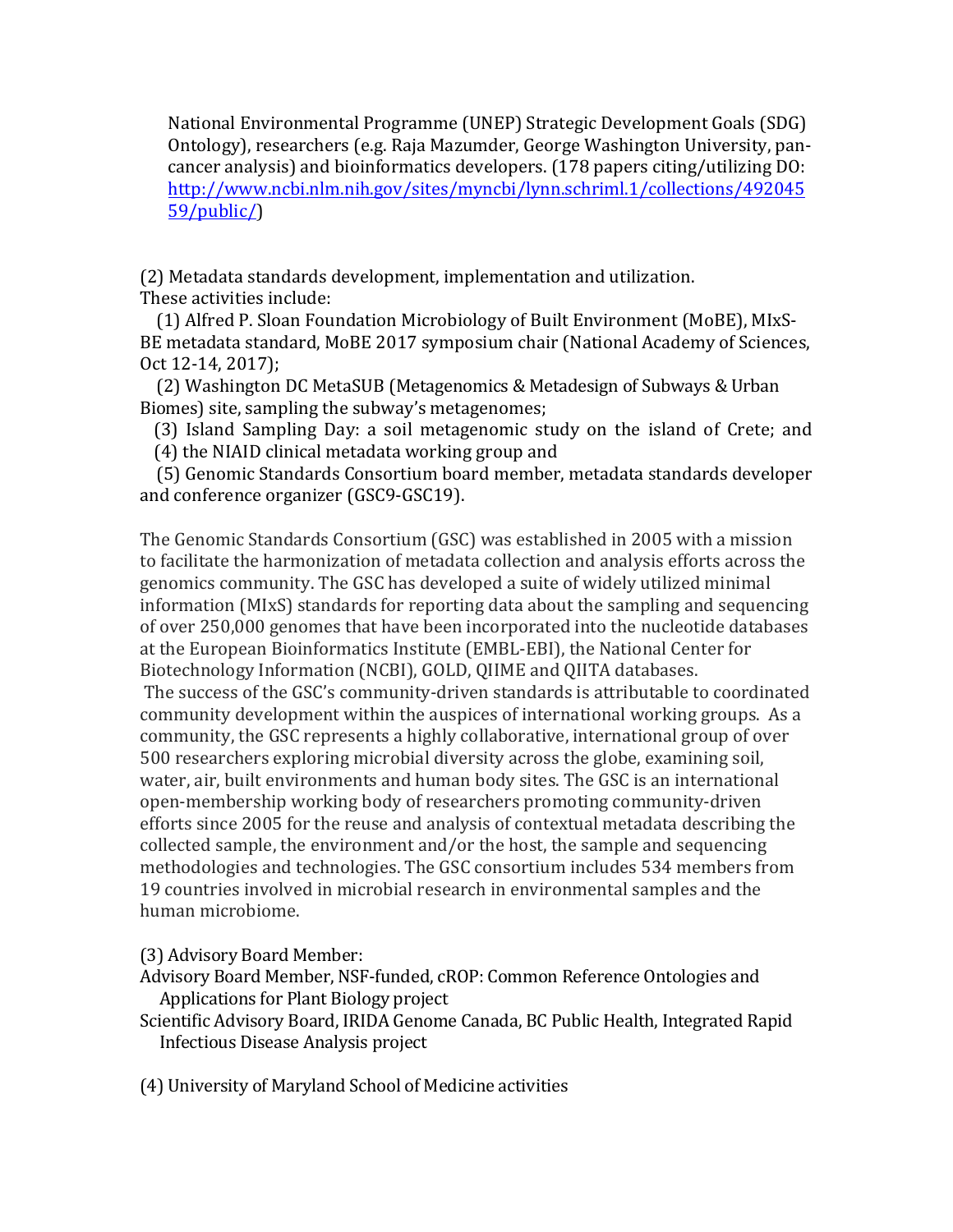(1) University of Maryland School of Medicine, Program in Health Disparities and Population Health working group; and

 (2) Department of Epidemiology and Public Health Medical School Council Representative

## **Grant Reviewer**

NHGRI GNOM-G U41 Genome Canada Bioinformatics & Computational Biology Competition UK Medical Research Council Swiss National Science Foundation (SNSF), Indo Swiss Joint Research Program Luxembourg National Research Fund, postdoctoral research grant Alfred P. Sloan Foundation Microbiology of the Built Environment program NHGRI study section, Genomic Medicine Pilot, Demonstration Projects NIH Director's Early Independence Award NHLBI Special Emphasis Panel, Biologic Specimen and Data Repository Information Coordinating Center NIH Biodata Management and Analysis study section participant

## **Journal Reviewer**

Database Journal, Nucleic Acids Research - Database Issue, BMC Bioinformatics, PLoS Neglected Tropical diseases, PLoS One, BMC's Standards in Genomic Sciences Journal, Annals of Psychiatry and Mental Health Journal, Journal BioMed Research International, Infection, Genetics and Evolution, Gender Medicine, AMIA Annual Symposium

# **Conference submission reviewer**

ACM Conference on Bioinformatics, Computational Biology and Biomedical Informatics, Data and Knowledge Bases, Text Mining, and Ontologies Track ISMB Phenotype Day Program Committee member and reviewer

### **Conference Organizer**

Genomic Standards Consortium (2009-present) Microbiology of the Built Environment Conference Organizer, Program committee: ISMB M3 and BioSharing SIG

#### **Memberships**

### **The International Society for Biocuration**

The Genomic Standards Consortium

The Open Biological and Biomedical Ontologies Foundry, foundry member, ontology editor, operations committee, editorial working group MetaSUB consortium (metagenomics of urban subways)